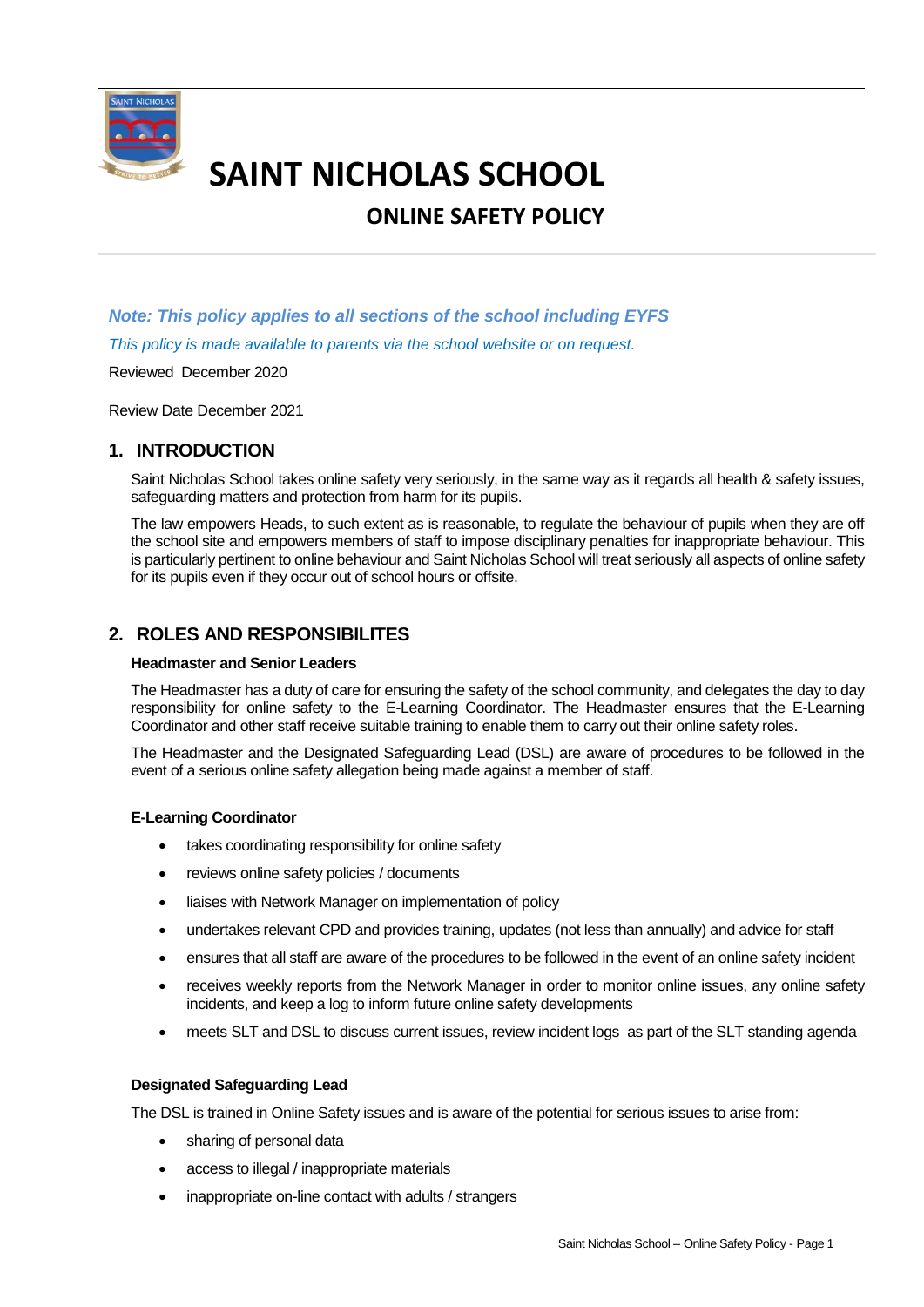- potential or actual incidents of grooming
- cyber-bullying
- **Network Manager** ensures that the School's technical infrastructure is secure, meets online safety technical requirements, and is not open to misuse or malicious attack,
- ensures networks and devices are protected by, inter alia, properly enforced password protection,
- keeps up to date with online safety technical information and informs and updates others as relevant,
- ensures internet access is filtered for all users and that illegal content is filtered by employing the internet watch foundation (CAIC) list,
- the School has enhanced differentiated user-level filtering allowing different filtering levels for different groups of users and the network manager monitors use of and activity on online systems and reports findings weekly to the e-learning coordinator.

#### **All Staff**

Children and young people need the help and support of the School to recognise and avoid online safety risks and build their resilience.

Online safety is a focus in all areas of the curriculum and staff reinforce online safety messages across the curriculum, as follows:

- A planned online safety curriculum (covering, inter alia, staying safe, cyberbullying, radicalisation risks and prevention, and identity protection) is included within Computing / PSHE / Pathways Programme and other lessons,
- Key online safety messages are reinforced in assemblies and tutorial / pastoral activities,
- Pupils are taught in all lessons to be critically aware of the materials / content they access on-line and are guided to validate the accuracy of information, acknowledge the source of information used and to respect copyright,
- Pupils are supported in building resilience to radicalisation as Saint Nicholas School is a safe environment for debating controversial issues and pupils learn how they can influence and participate in decisionmaking,
- Where pupils are allowed to search the internet freely, staff are vigilant in monitoring the content of the websites visited,
- It is accepted that from time to time, for good educational reasons, students may need to research topics (e.g. racism, drugs, discrimination) that would normally result in internet searches being blocked. In such a situation, staff can request that those sites are temporarily remove from the filtered list for the period of study. Any such instance will be recorded by the Network Manager.

All staff therefore:

- recognise their responsibility for keeping children safe online as elsewhere and follow established protocols for recording and reporting any concern,
- recognise their responsibility to monitor pupils' use of online technology, guide and train them in the safe use of technology and online behaviour, and how to protect themselves in an online context,
- recognise that good practice in all online communication helps improve safety and so all digital communications with pupils and parents must be on a professional level and only carried out using official school systems,
- also recognise that their online behaviour both in and out of school reflects on their professional status and on the reputation of the School. Staff appreciate that care must be taken to avoid inappropriate online activity that would bring them or the school into disrepute. See sections 5 and 6 of this policy for examples and elaboration.

Additionally, it is recognised that all staff need to be vigilant about all aspects of pupils' use of technologies. The opportunities for cyberbullying and the ways in which online bullying can be part of wider bullying behaviour are well known and Saint Nicholas School considers online safety to be part of both its safeguarding and anti-bullying responsibilities. There is a proactive approach to checking hardware and software, and careful monitoring of online activity, but the ongoing awareness of adults who are observant about pupil behaviour and take an interest in what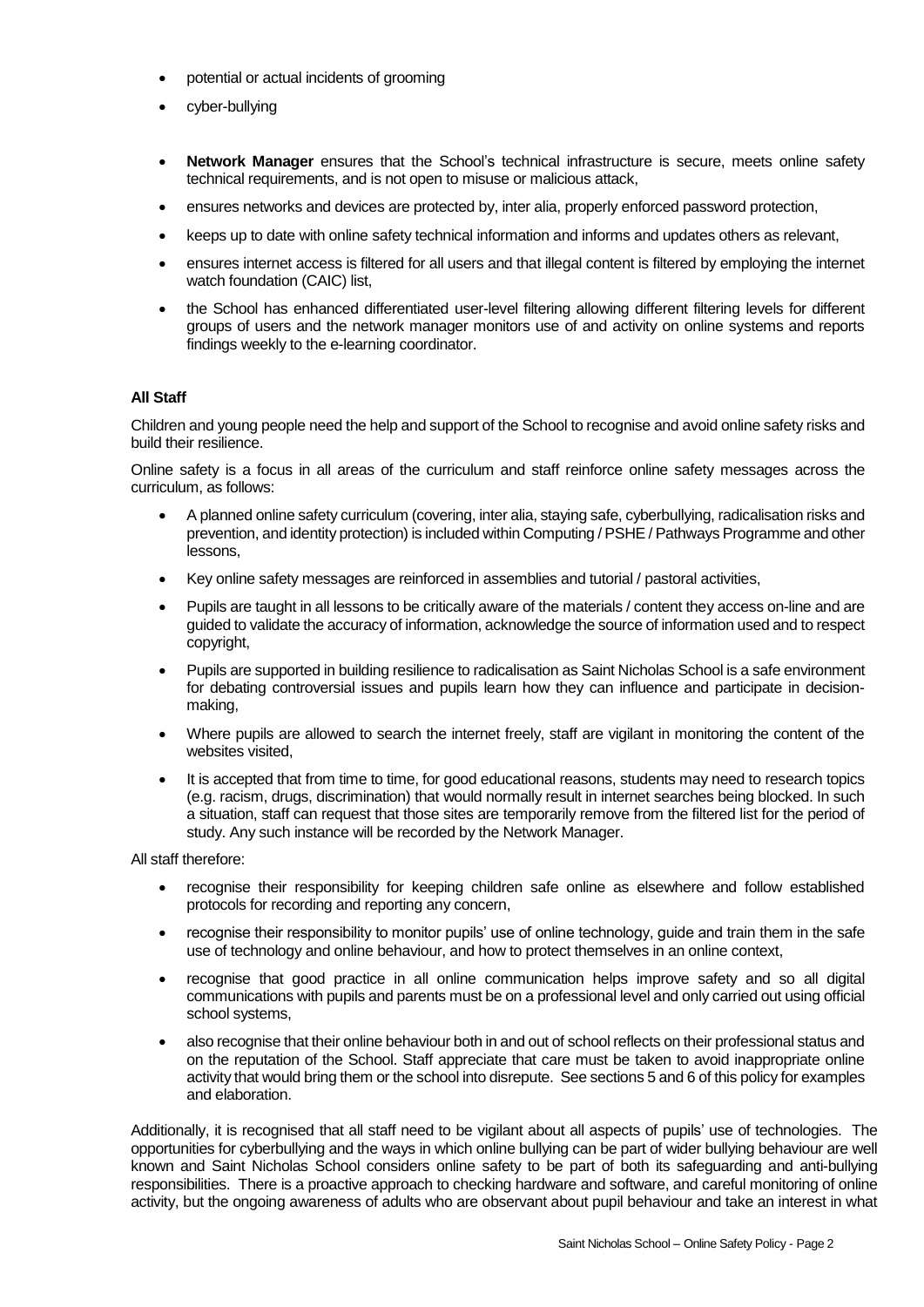pupils are doing at all times is as important a safeguard in online activity as it is in all other respects.

#### **Pupils**

The pupils at Saint Nicholas School are noted for their responsibility, not only in taking care of themselves but in the concern they have for others. In an online setting they:

- understand the importance of reporting abuse, misuse or access to inappropriate materials and know how to do so,
- know and understand policies on the use of mobile devices, on the taking / use of images and on cyberbullying,
- understand the importance of adopting good online safety practice out of school and realise that the Online Safety Policy covers their actions out of school, if related to their membership of the School,
- develop effective research skills and appreciate the need to avoid plagiarism, which undermines academic integrity and jeopardises examination results, and to uphold copyright regulations in accordance with the law.

#### **Parents / Carers**

Parents may underestimate how often children and young people come across potentially harmful and inappropriate material on the internet and may be unsure about how to respond. The School helps parents understand online safety and good practice through parents' evenings, newsletters, letters, and its website. Parents and carers are encouraged to support the School in promoting good online safety practice and to follow guidelines on:

- digital and video images taken at school events,
- access to parents' sections of the website / Learning Platform and on-line records,
- their children's use of personal devices, both in and out of school.

#### **3. USE OF MOBILE TECHNOLOGIES**

All users of a smart phone/personal wifi enabled device in the Saint Nicholas School context should understand that the primary purpose is educational.

The Saint Nicholas School mobile technologies approach is consistent with our other relevant school policies.

Teaching about the safe and appropriate use of mobile technologies is an integral part of the school's Online Safety education programme as part of PSHEE.

## **4. USE OF DIGITAL AND VIDEO IMAGES**

Staff, parents and pupils need to be aware of the risks associated with publishing digital images on the internet. There is clear potential for harm or embarrassment to individuals in the short and longer term: these images may provide avenues for cyberbullying; digital images may remain available on the internet forever; employers carry out internet searches for information about potential and existing employees.

Consequently, Saint Nicholas School will inform and educate users about these risks and will implement policies to reduce the likelihood of the potential for harm. When using digital images, staff inform and educate pupils about the risks associated with the taking, use, sharing, publication and distribution of images, in particular to recognise the risks attached to publishing their own images on the internet e.g. on social networking sites.

- Guidance from the Information Commissioner's Office is that parents / carers are welcome to take videos and digital images of their own children at school events for their own personal use. To respect everyone's privacy and in some cases protection, these images should not be made publicly available on social networking sites, nor should parents / carers comment on any activities involving other pupils in the digital / video images.
- Staff and volunteers are allowed to take digital / video images to support educational aims, but must follow school policies concerning the sharing, distribution and publication of those images. Those images should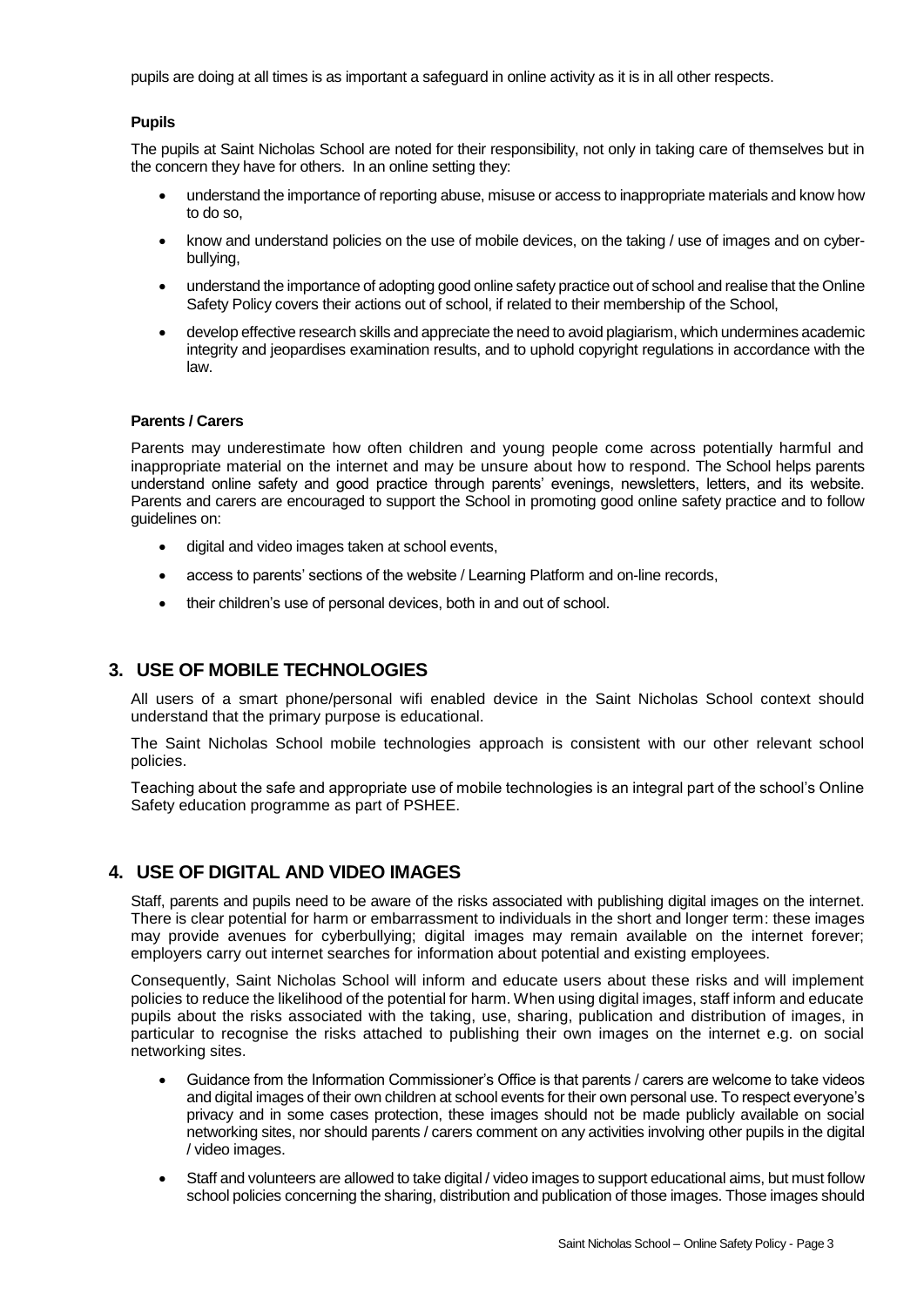only be taken on school equipment; the personal equipment of staff should not be used for such purposes.

- Care should be taken when taking digital / video images that pupils are appropriately dressed and are not participating in activities that might bring the individuals or the School into disrepute.
- Pupils must not take, use, share, publish or distribute images of others without their permission.
- Photographs published on the website, or elsewhere that include pupils, will be selected carefully and will comply with good practice guidance on the use of such images.
- Pupils' full names will not be used anywhere on a website or blog, particularly in association with photographs.
- A pupil's work will only be published with the permission of the pupil and parents.

## **5. COMMUNICATIONS**

When using communication technologies, the school considers the following as good practice:

- The official school email service may be regarded as safe and secure and can be monitored by Saint Nicholas School Network Manager. Staff and pupils should therefore use only the school email service to communicate with others when in school, or on school matters,
- Users should be aware that email communications are monitored,
- Any digital communication between staff and pupils or parents / carers (email, social media, chat, blogs, VLE etc) must be professional in tone and content. Personal email addresses, text messaging or unofficial social media must not be used for these communications,
- Users must immediately report, to the Headmaster, the receipt of any communication that makes them feel uncomfortable, is offensive, discriminatory, threatening or bullying in nature and must not respond to any such communication,
- Personal information should not be posted on the school website and only official email addresses should be used to identify members of staff,
- Whole class / group email addresses may be used at KS1, while pupils at KS2 and above will be provided with individual school email addresses for educational use,
- Pupils are taught about online safety issues, such as the risks attached to the sharing of personal details, and of the need to communicate appropriately when using digital technologies. They are taught strategies to deal with inappropriate communications.

## **6. SOCIAL MEDIA - PROTECTING PROFESSIONAL IDENTITY**

Saint Nicholas School recognises it has a duty of care to provide a safe learning environment for pupils and staff.

To ensure reasonable steps are in place to minimise risk of harm to pupils, staff and the School, training includes acceptable use, social media risks, checking of settings, data protection, reporting issues. The School also takes steps to ensure that personal information is not published.

Staff members who harass, cyberbully, discriminate on the grounds of any protected characteristics, or who defame a third party may render the *School as well as themselves* liable to the injured party. School staff should ensure that:

- no reference is made in personal social media accounts to pupils, parents / carers or school staff,
- they do not engage in online discussion on personal matters relating to members of the school community,
- personal opinions should not be attributed to the School,
- security settings on personal social media profiles are regularly checked to minimise risk of loss of personal information.

Personal Use:

 Personal communications are those made via a personal social media account. In all cases, where a personal account is used which associates itself with the school or impacts on the School, it must be made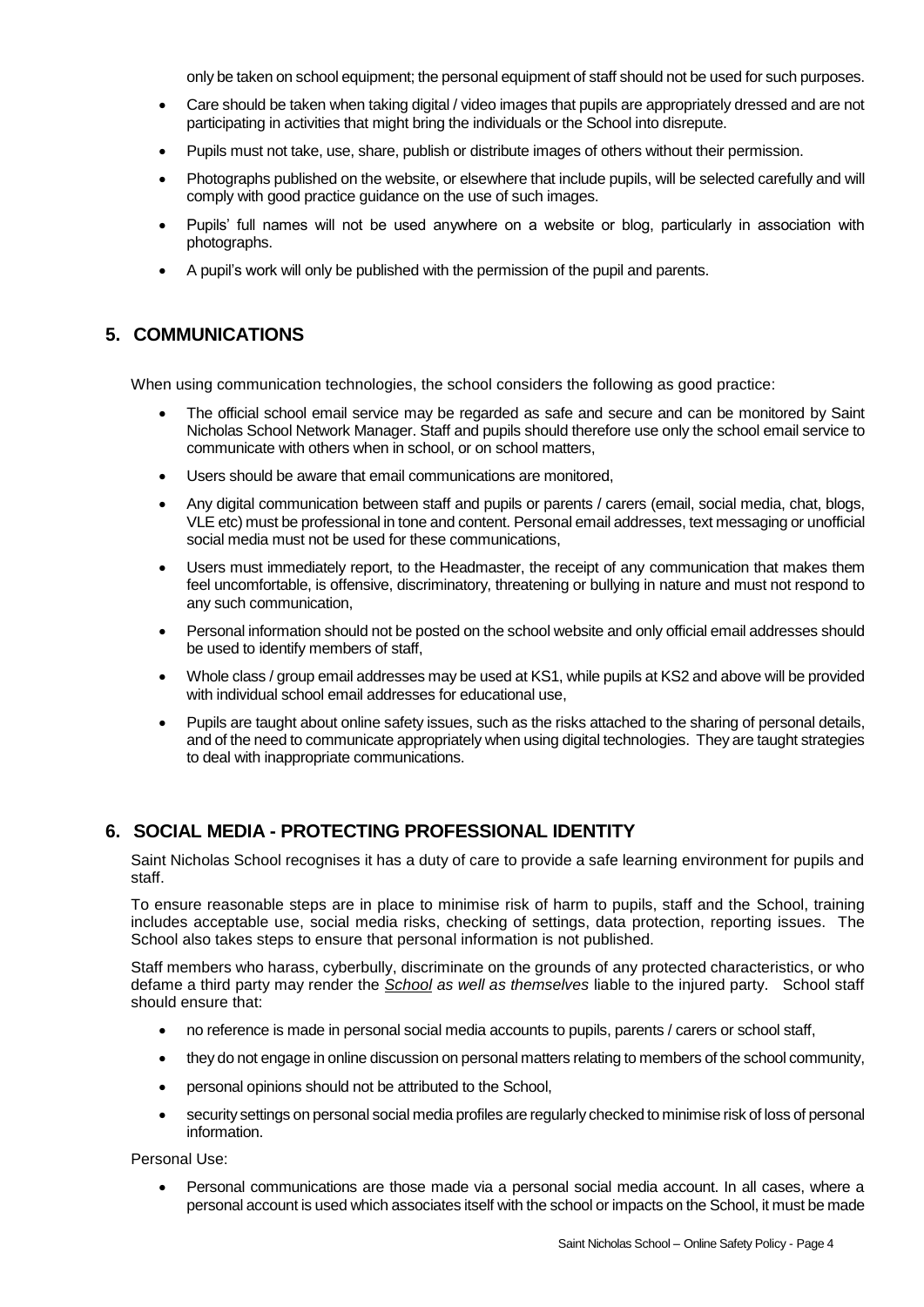clear that the member of staff is not communicating on behalf of the School with an appropriate disclaimer. Such personal communications are within the scope of this policy.

• The School permits reasonable and appropriate access to private social media sites, but where excessive personal use of social media in school is suspected, and considered to be interfering with relevant duties, disciplinary action may be taken.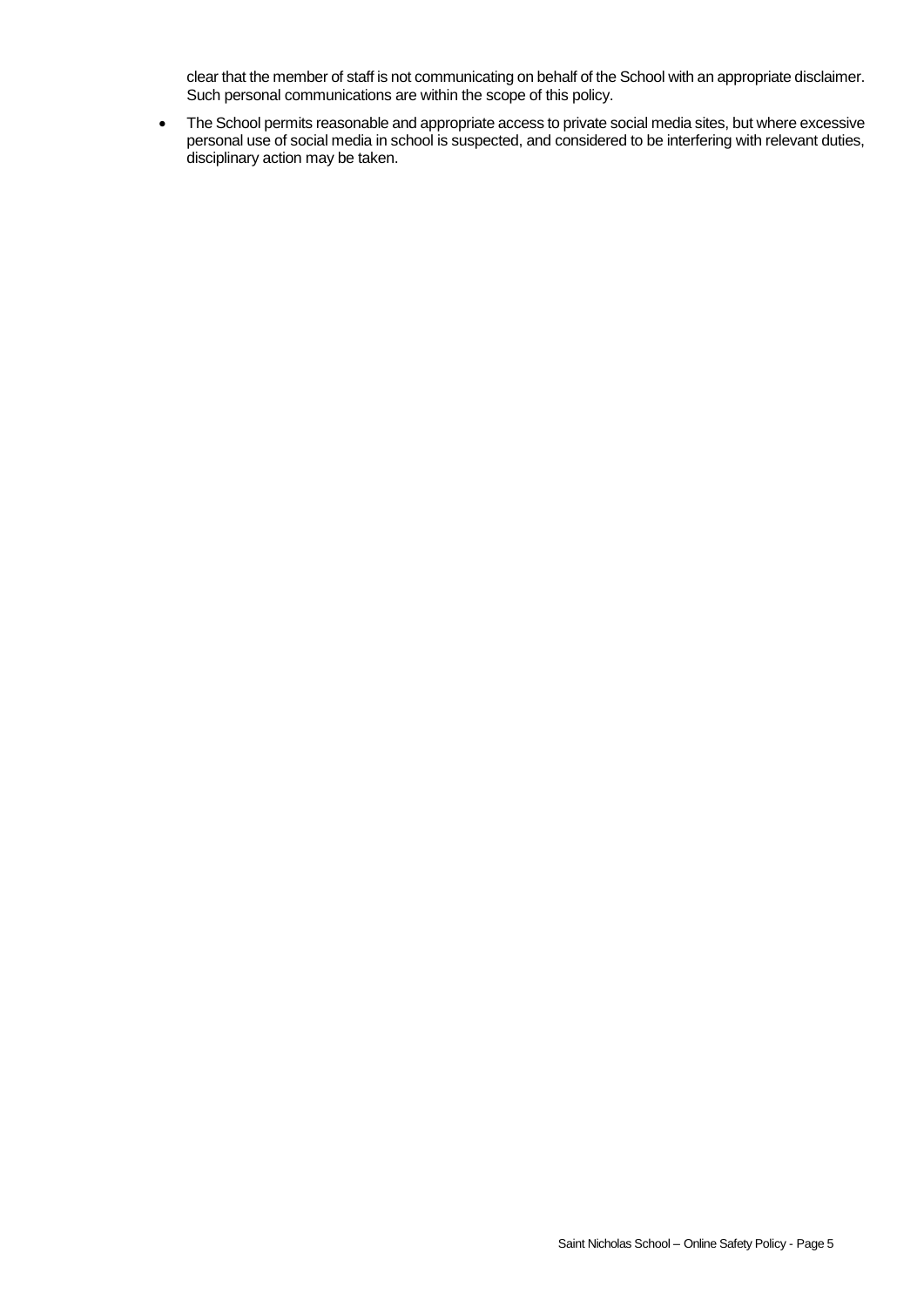## **7. ILLEGAL INCIDENTS**

If there is any suspicion that web site(s) contain child abuse images, or if there is any other suspected illegal activity, refer to the right hand side of the Flowchart below for responding to online safety incidents and report immediately to the police.